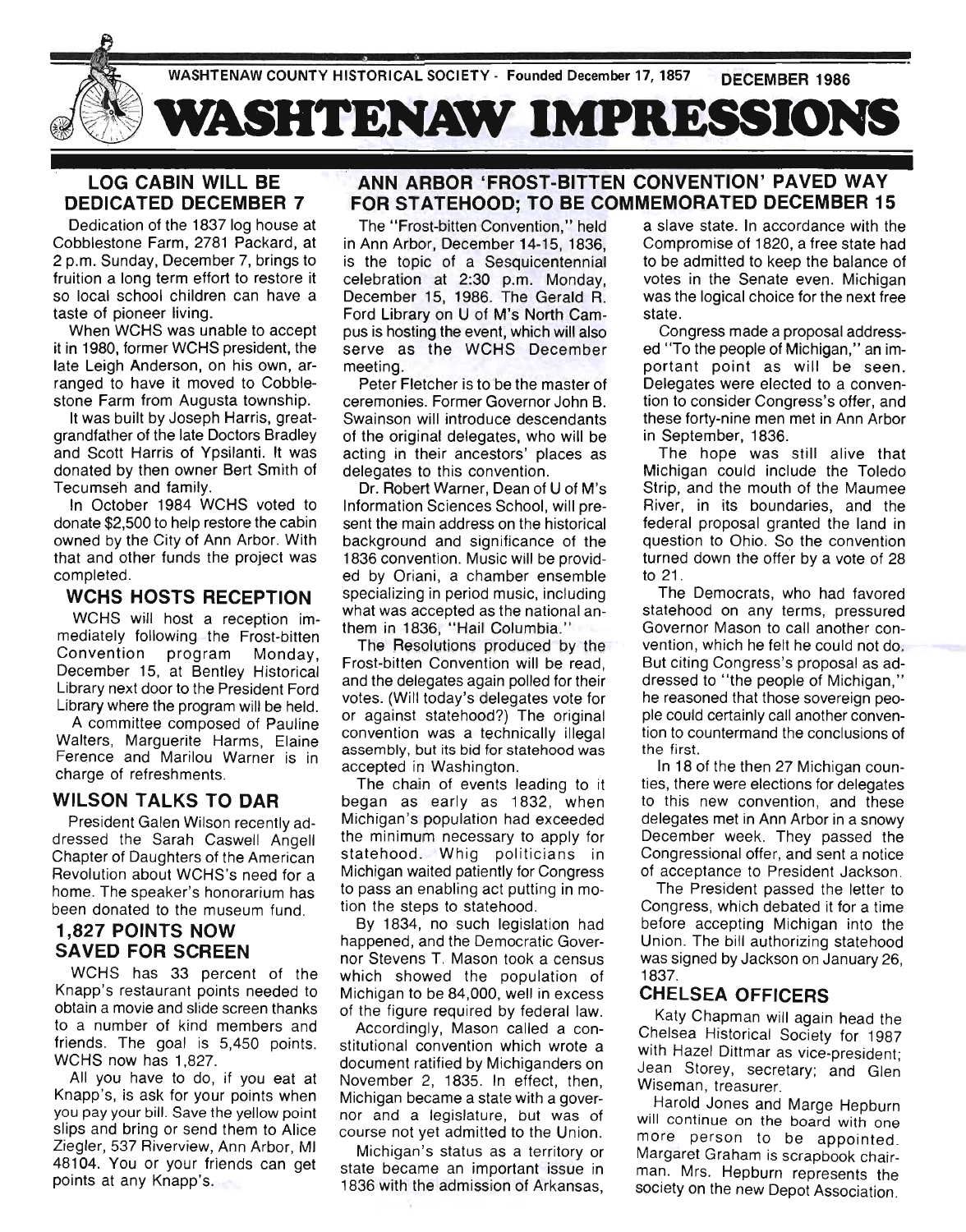# **UNLIKELY BUT TRUE: 1789 TRADING, POST SURVIVES TO THIS DAY**

The survival of the bullet-scarred 1789 Navarre-Anderson trading post in Monroe is an unlikely believe-it-or-not story worthy of Ripley.

Matt Switlick, director of the Monroe County Historical Museum, who did the research that traced the wooden building back almost two hundred years, presented a slide show about its history and restoration at the October 23 WCHS meeting.

The only older existing building in Michigan is the 1780 stone officer's quarters on Mackinac Island.

The building came to Switlick's attention in 1970, a few weeks after the young Army veteran took his job in Monroe. He was buying a piece of glass for an exhibit when the glass company owner asked if he'd like a log house.

"I said, 'No. the historical society had already moved a Germanic style log cabin to the county fairgrounds in the 1960s and one was probably enough.'

" The merchant said he'd just bought this building which stood in front of a commercial property. Someone at the bank told him it was a very old building rumored to be an old trading post. He pried off a clapboard and sure enough there were some logs."

Switlick advised the owner to keep it rented and let him know before he tore it down. A few years later the plumbing went bad and the renters moved out. "We then had to start some serious research."

. "We quickly found that, indeed, a building like this had been known around the turn of the century as the old historic trading post."

Birdseye maps including the very accurate 1866 one showed a building that appeared to be the same one which stood on Front Street in 1866.

"By tracking back through land ownership records we found that the building had belonged to 'Heutreau' Navarre. 'Heutreau' or 'Eutreau' was an Indian nickname. Born in 1759 he was Francois Marie, the second son of Robert Navarre, the first Navarre in North America. Robert had come to Fort Pontchartrain (Detroit) about 1728.

"Heutreau and an older brother, Robert, were given land at the River Raisin in 1781 . It appears that with one slight exception, this was the first In-



 $\sim$ 

**Courtesy Monroe County Historical Commission** 

#### **NAVARRE-ANDERSON TRADING POST**

**Clapboards both hide and protect the French-style log construction. The 1789 building (left) is the second oldest in the state. Separate kitchen building dates from about 1810.** 

dian "Iand transaction in Monroe . County.

"We also find that a lot of those early deeds don't mean much because they seem to have been created after the French thought the land might change nationalities and they went out and found an Indian who would oblige them and write a deed for land they were already occupying.

"There is no evidence in this case that Heutreau was involved in that. We know through Navarre family correspondence in various Michigan repositories that Heutreau had crops growing at the River Raisin around 1790.

"We found in later land testimony Heutreau said, in a sworn statement, he had built his house on the River Raisin in 1789. But you have to take even sworn statements with a little grain of salt.

"Although he built that structure, he was not living in it on an annual basis because local parish records to not pick him up until 1794. Subsequently, we found he kept his residence in Detroit until his mother died in 1797.

"Probably the best known member of Heutreau's family is one of his older sons, Peter, who is generally credited with being the first settler in the Toledo area. (He showed an 1860 photo of Peter.)"

Peter, a scout in the War of 1812, lived in the house we are dealing with, Switlick noted.

" Heutreau shows up on our tax records in 1802 as owning a house,

but on these tax rolls a house meant a trading or mercantile house because there were something like 13 houses, three mills and two distilleries. We know that Heutreau had a fairly small operation. He was not one of the larger traders.

"Shortly after the tax roll was published, Heutreau sold the land to Colonel John Anderson, one of the more colorful figures in early Michigan territorial history.

"Born in Scotland in 1771, Anderson migrated to upper New York. His father was killed and the family taken prisoner in Canada, where he grew up.

"He seems to have been affected negatively by this early trauma because he never had really great rapport with Indians, although he had to make his living dealing with them.

"He came to the Maumee region in 1793. He apparently had quite a few dealings with (General) Anthony Wayne."

Anderson wrote a "really fascinating" autobiography while he was in jail in Washington, D.C. in 1817 for attempting to bribe a congressman. He spent almost all his time from 1815 into the 1820s lobbying for war claims.

Anderson re lated that in the mid-1790s he was at one of the British posts when Anthony Wayne was maneuvering the British out of the area.

Anderson was inside the fort with the British who had a cannon loaded with grape shot aimed right down the road. Wayne marched right up the road on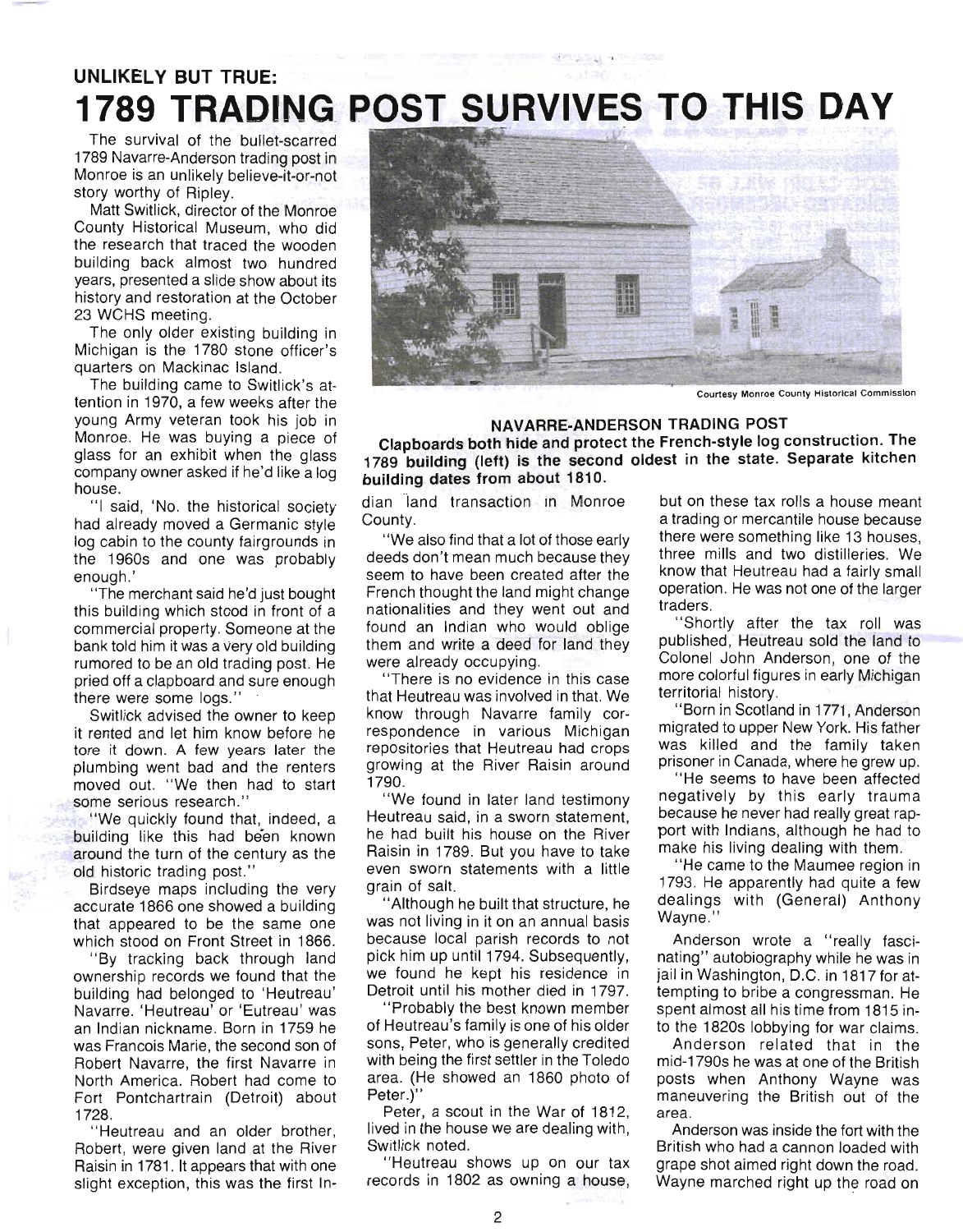his horse and fearlessly ordered the British to pull out.

"The sergeant looked at the corporal who had a glowing linstock with which to fire the cannon. They looked at each other but nobody could decide whether to blow away Anthony Wayne or back off. They backed off."

"Anderson apparently became interested in the River Raisin area about 1802. He comments in his autobiography that he came up to the River Raisin and found a handsome plantation which he purchased. It was this property.

"One of our early research problems was to account for this building's survival because Anderson went to Congress to try to get money for all his buildings that were burned (during the bloody River Raisin massacre in the War of 1812).

"When Hull surrendered Detroit, Anderson was a ranking militia officer at the River Raisin. I think there were five companies of militia headquartered at the River Raisin so it was a fairly important substation to Detroit. Hull surrendered the River Raisin garrison too."

"In his autobiography, Anderson described how he prepared the stockade for combat. Trees were cut and a house belonging to Dr. Dazet Was leveled.

"After the surrender was confirmed, Anderson and many of the militia headed for Ohio to join American forces rather than be paroled.

"Mrs. Anderson stayed behind. The Indians, of course, were cruising the region. A famous confrontation occurred between Elizabeth Knaggs Anderson and the Indians."

The story goes that she dumped the whiskey on the cellar floor. The Indians got into the cellar, lapped it up, came up stairs and demanded the family money chest. .

"She sat on the money chest, opened her blouse and dared the Indians to strike a woman. It seems pretty nervy. It apparently worked but I don't know if it was all that rational a thing for her to do. She spoke three Indian languages and probably knew the Indians better than her husband did.

"She left right after that and then we know the Anderson house of that date was burned by Indians. However, we found that Anderson had moved from this existing building of Navarre's because it was too small for his larger operation.

" He had rented, then sold it to Dr.

Joseph Dazet, the first physician there. Born in France, Dazet arrived at the River Raisin in 1804 and immediately married a French lady fresh from France. He might have been running from Napoleon or the Revolution."

"Dr. Dazet resided in the building until the War of 1812. It is apparent from evidence we found in the building that it sustained damage and was undoubtedly abandoned, but unlike all other buildings associated with Anderson, it was not burned because during

#### BULLETS STILL SCAR 1789 TRADING POST

Switlick found where about 24 round bullets had been fired into what was originally the west wall.

'We can't really account for the bullets. They don't fit any known scenario during the War of 1812."

The caliber of the bullet holes varies from 54-60, the common caliber range of Indian trade muskets. There was only one in the 75 caliber range that could have come from a British musket.

"The shooting was probably done at very close range, 20 feet or so. Some people have said maybe it was target practice but the fact that its about chest high and strung out along the wall probably leads us to a little grimmer conclusion.

the war years it belonged to Dr. Dazet. Immediately after the war Dr. Dazet sold it back to Anderson."

A Monroe area collector has many of Dr. Dazet's journals. "We have found references in the journals which correlate data we found in the building.'

Switlick showed a circa 1869 photograph which showed the first addition on the back of the trading post. "We could scale out the roof area of the addition. It corresponds nicely to a load of shingles recorded as having been acquired in 1809 by Dazet."

An 1876 map shows the building right on what at that time was called Elm Avenue (previously Water Street).

The trading post was identified as a landmark as early as 1817 when the first (United States) survey was made on the north side of the river.

The surveyors struck a line "from the southeast corner of Colonel Anderson's old storehouse so many degrees. The whole north side of Monroe was squared off from this building. The survey established a right of way at the west building line."

"In the 1890s when streetcars started coming through the street had to be widened and the building was

moved 300 feet and renovated in late Victorian style. It was owned by the Ilgenfritz family from about 1847 to about 1949. (They operated a large plant nursery in Monroe for many years.)"

Old and recent pictures of the building showed differences in windows and other anomalies that had to be explained.

"We had the welcome opportunity to be able to tear this building apart selectively to investigate it. We found an 1890s addition made after the move.

"We found a real textbook situation in which you had archeological layering of the inside walls  $-$  1890s plaster. second remodeling lath, first remodeling plaster when converted from a warehouse in 1797 and early handsplit lath.

"A 1904 article talked about bullet holes in the building and said that bullets found in the walls 'have been carefully put away'."

Switlick found where about 24 round bullets had been fired into what was originally a westward facing wall. Those chiseled out as souvenirs in the 1890s are lost "but they didn't get them all. We didn't extract any deliberately but I think we recovered two in areas where we had to remove the daubing.".

"We also found lead shot paths With bird shot which had apparently penetrated the clapboard that was on the building certainly by 1812, perhaps earlier, and then stuck half-in, half-out of log surfaces.

"After this and a lot more research we determined we did have on our hands, at a time when we could ill afford it, a very rare treasure in terms of Michigan history and architecture."

They had to get the building off the original site and store it. "However, I think, for the project its very fortunate that by 1971 we had several other major historical projects moving which demanded our attention."

"The fact it took nearly a decade to do this building allowed us to learn a lot more about it. Had we tried to do it in a year or 18 months, I know we . would have destroyed inadvertently a louid have about you madvertently a  $\frac{1}{10}$  of evidence that was sub found."<br>They got the advice of Ann Arbor

Architect Dick Frank, then of Johnson, Johnson and Roy, about the move. A crew of volunteers peeled off the roof where they found original rafters reinforced with newer ones, probably from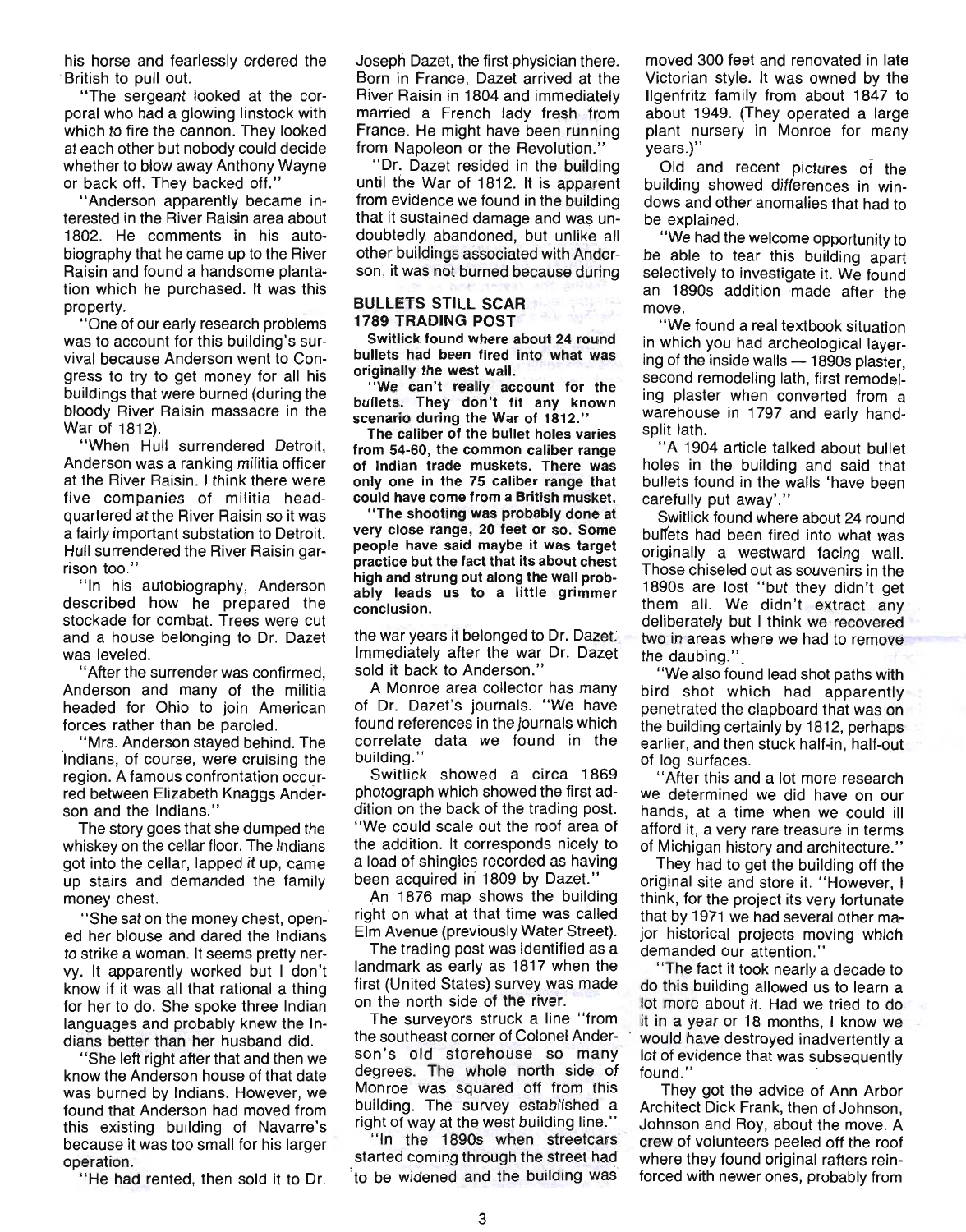the 1890s.

A Toledo firm trucked it out to the new site on the river about three miles out of town where they simply tried to protect it from the weather for about five years.

During that period they started to peel down the inside slowly. Instead of finding an early French fireplace behind the Victorian one, they found nice smooth plaster. Later they found char marks on the floor where cast iron stoves had stood. The French were using stoves in Michigan as early as the 1720s they learned.

An historic buildings inventory in Monroe county turned up around 50 log houses. They salvaged some materials from some of them for replacements.

Meanwhile, the original site became available for a limited archeological study one weekend. The dig answered questions about the foundation.

They located a cellar wall and grade level entrance previously spotted in a photo and a few artifacts. They think the cellar ran across only the back third of the building over an old stream bed that would have been easier digging.

After the dig they knew how deep the cellar was etc. and the architect sketched a plan. By 1975 they were ready to start the move to the final location.

"We replaced the rotted sill logs before we could winch it over the new foundation. When we took the rotted logs down we found a large accumulation of very small debris which had been swept across the floor and piled up in a joint where log walls and floor met.'

They bagged up the debris for study. Later that winter they went through about a bushel-and-a-half of junk. " We found all kinds of really neat stuff. Of course we found the key to the front door right by the front door. Some thing don't change."

"We found a roll of linen which had been burned on one end and neatly stitched up. We thought, boy, that's going to be a treasure. We took about a half day unrolling it. We didn't find a thing."

He speculated from his experience with carving where you have to fit two parts together that it may have been a torch used to smoke an area to find out where the high points are before jamming it together.

"It was tucked up in a joint in such a way that there was no way physically to get it up there after the first log and sill log were met and tenoned together so it had to have been there from 1789 on."

They also found Indian trade beads, drop shot, copper headed straight (sewing) pins, a large amount of grain material suggesting it had been used as a grainery before converted to a residence in 1797, and lots of other items.

#### SECRET OF 200 YEAR SURVIVAL: CLAPBOARDS

During the restoration of the 1789 Navarre-Anderson trading post building the logs were exposed for a couple of years.

"Probably the greatest problem we had with some local folk," Matt Switlick said, "was that they got used to seeing the logs exposed. That really turns people on."

"What they don't realize is that this kind of a building has an average life expectancy if its not boarded up of about 20-25 years (even with chemical preservatives). The only reason it survived 200 years is that it had been clapboarded over for 95 percent of its life span."

The drop shot found embedded in the side of the building was not manufactured, he noted. Apparently the technique used was to melt lead, pour it out on a flat stone, let it cool into a sheet about one eighth inch thick, then take a knife and chop it as if you were dicing vegetables.

That produces cubical particles. That technique is commonly associated with Indian finds of archeology, he said.

" Well along in the restoration we discovered some very important things I think we would have missed in the beginning. We found original shutter tie backs, the same width as the windows off to each side.

"The old pieces were all in extremely fragile condition. The problem was to try to use them or reproduce them. We decided we would make every effort to use every piece of original fabric that we could.

"Following a system developed by Canadian engineers, we mortised out the length of each of those rafters and embedded a sandwich of plywood and steel and a matrix of fiberglass or epoxies. They were rebuilt to about 175 percent of their original strength.

"It's been over ten years and there is no sign of failure yet although we do have to watch this sort of thing. Epoxies have only been around a couple of decades. That kind of technology has to be at least monitored.

" The building had bowed on the ends. We put a cable through it and were able to pull it in about eighteen inches on a side.

"Our philosophy was to patch everything back together in its original location. Where necessary they took small pieces of another log cabin and milled them to fit."

The roof went up in summer 1976 with freshly cut extra wide poplar roof boards and hand split shakes.

"Probably the greatest problem we had with some local folks was that they were used to seeing it for about two years with the logs exposed. That really turns people on.

" What they don't realize though is that this kind of a building has an average life expectancy if its not boarded up of about 20-25 years (even with chemical preservatives). The only reason it survived is that it had been clapboarded over for 95 percent of its life span."

They mapped and photographed the bullet holes and pieces of lead shot in the wall so they can be studied before re-clapboarding it. They glazed an area where bullet holes and architectural assembly of the building can be seen through a clear covering.

. We were able to make what I feel is a very accurate restoration. This is how the building probably looked in the summer of 1798 when Heutreau Navarre was preparing it for a residence.

" We had worked with these logs several years before we realized every log was Roman numeraled. We are still in process of developing interior furnishings. A couple of rooms are furnished.

" In our research we discovered that the common description of buildings in the neighborhood included a separate kitchen so we brought in another little building, 10 by 20 feet which had an original cooking fireplace.

"Unfortunately we had to remove it to move the building but we had the original crane and fireplace cooking gear. The building and gear which had remained in the family was donated. The building of a slightly different architectural style dates from about 1810."

They are buying more adjacent land and plan to build a replica of a poston- sill French barn to give a feeling of a French farm although inside it will look like a steel pole building and be used for badly needed storage.

Among items needing storage are a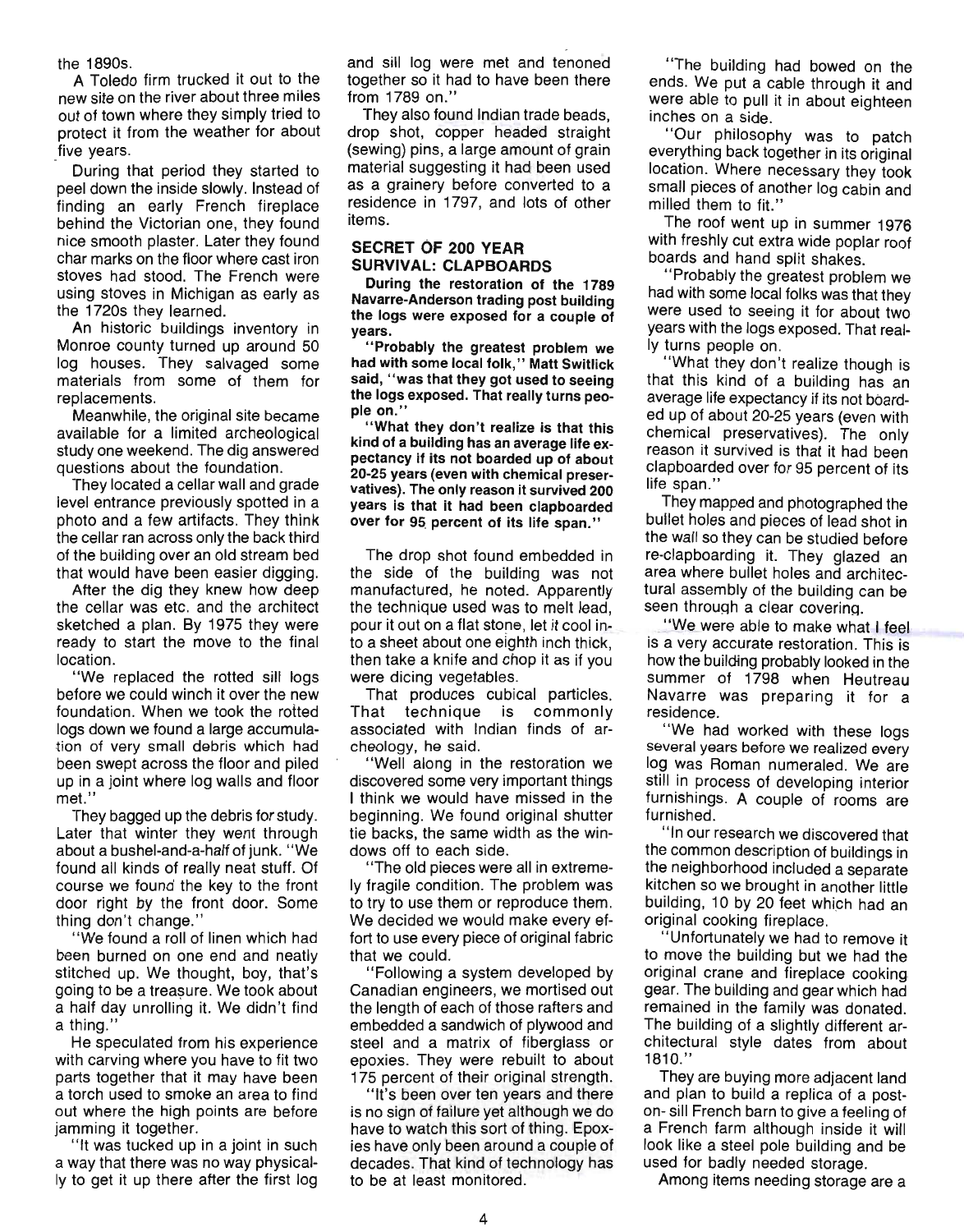circa 1830s Conestoga wagon and some original 60-inch wheels to build a French ox cart.

The Navarre-Anderson trading post is open summer weekends from Memorial Day to Labor Day. They also have lantern tours the second weekend of October with about 15 reenacters costumed and doing first person roles with written scripts.

For example, "Heutreau Navarre" comes out of the house speaking French to the Yankee visitors who are introduced as looking for new land along the River Raisin. They are taken into the candle lit building where family members are spinning, bickering, etc., to the separate kitchen and along the river. Along the way the guide tells ghostly French legends about werewolves and such.

Lantern tours are by reservation only and cost \$2 per person. That mainly covers the cost of candles, he said. They burn 50 a night. They hope to set up a hunter's camp by the river for future tours.

### **'NTHS OFFICERS NAMED**

Tom O'Brien and Rusty Towers (Mrs. Stanley) will again serve as copresidents of Northfield Township Historical Society. Cecil Warner is vice-president and Rosemary Donner, secretary.

Margaret Gyde, Hulda Stevenson and Hollis Kapp are newly named to the board which also includes Glenna Santure, Beverly Bater and Warner.



# **WCHS VICE-PRESIDENT**

Elaine Ference of Saline has been appointed vice-president of the Washtenaw County Historical Society. Until recently a registered nurse employed at the Ann Arbor Veteran 's Administration Hospital, she is now starting a new career in real estate. She succeeds Esther Warzynski who resigned.

# **'WHAT IS IT?' GAME AVAILABLE TO SCHOOLS**

WCHS offers a traveling exhibit of small artifacts set up as a humorous "What is it?" game for children to schools.

It is available for classes, subject to time and volunteer availability. For information call Patricia Austin, 663-5281.

# **NEW BOOK BY DETROIT FREE PRESS PHOTOGRAPHER CELEBRATES LIFE IN SMALL TOWN MICHIGAN**

Life in small town Michigan from Afton to Yalmer is celebrated in a new book, Main Street: A Portrait of Small Town Michigan by Detroit Free Press photographer Manny Crisostomo.

The November WCHS audience was first to preview Crisostomo's slide tape show of small town people and scenes which is to be shown around the state in connection with sales of his book. He had just finished putting the show together in the wee hours that morning.

What is his fascination with the state's small towns and byways?

He writes in the book's preface that when he was growing up on on Guam his "schoolbooks were full of pictures of cornfields, snow scenes, farmers and main streets (of the Midwest) . .. a new and magical world to me."

He "wanted to meet the people who are the heart of small-town America." And meet them he did.

In making the photo collection on which the book, show and a newspaper series was based he traveled more than 60,000 miles of Michigan roads, visited more than 100 Michigan towns and took more than 20,000 pictures.

A memorable photo shows a parade-goer intently waiting for the Vermontville Maple Syrup parade under a street sign post that shows East Main crossing South Main.

#### **KEMPF HOUSE TO BE MINI-MEADOWBROOK**

Five local florists will help turn Kempf House Center for Local History, 312 South Division, into a mini-Meadowbrook Christmas exhibit. Open house is scheduled 1-4 p.m. weekends December 6-7 and 13-14 with caroling 7 p.m. Friday the fifth.

#### **GRANT AIDS PRODUCTION OF TOLEDO WAR PLAY**

A Michigan sesquicentennial play, "Aliens and Scoundrels," by local playwright Ellen M. Prosser, about the Toledo War and statehood struggle is nearing completion and production thanks to a \$9,080 grant from the Michigan Council for the Arts funneled through WCHS.

The WCHS Board agreed to assist Ms. Prosser and President Galen Wilson prepared the grant application. More details later.

In another picture no road is visible, only a stop sign sticking up in overgrown grass south of Sears. In another a flock of wild turkeys walk down Hulbert's Main Street.

But the majority of pictures are of people and their activities ranging widely over the state except for highly populated areas. The only Washtenaw County picture in the book is from Saline. There is one from Tipton and four from Tecumseh in southeast Michigan.

But there are parades, auctions, beauty contests, the Martin Diner, Germfask volunteer fire fighters, 22 of the 35 residents of Eagle River in a group portrait in front of the Keweenaw County Courthouse.

There are the two students in the one-room school on Bois Blanc Island near Mackinac Island, a water witcher or dowser near Fairview, a fiddling family from Smyrna posed in front of the covered White's Bridge.

There are pictures of Indian children, Amish and the Black community of Idlewild. There are lots of plain ordinary people at work and at ease.

The book is a joint sesquicentennial publication of the Historical Society of Michigan and the Detroit Free Press.

It is a testament to the vitality and values of small towns. The black-andwhite photography is reminiscent of earlier decades and the old Life magazine.

## **SCHLENKER'S, HOSPITAL GIVEN CERTIFICATES**

President Galen Wilson presented WCHS anniversary certificates this fall to Schlenker's Hardware which has been in business for 100 years and to Catherine McAuley Health Center (St. Joseph Mercy Hospital) which celebrated 75 years of service.

Schlenker's was started in July 1886 in Ann Arbor by Christian Schlenker, grandfather of present owner, Martin E. who now operates it with his son, Gerry. The present sprawling health center between Ann Arbor and Ypsilanti started in a house in Ann Arbor in 1911.

Similar hand lettered certificates, framed if deSired, are available free of charge to organizations celebrating milestone anniversaries. For more information call 663-8826.